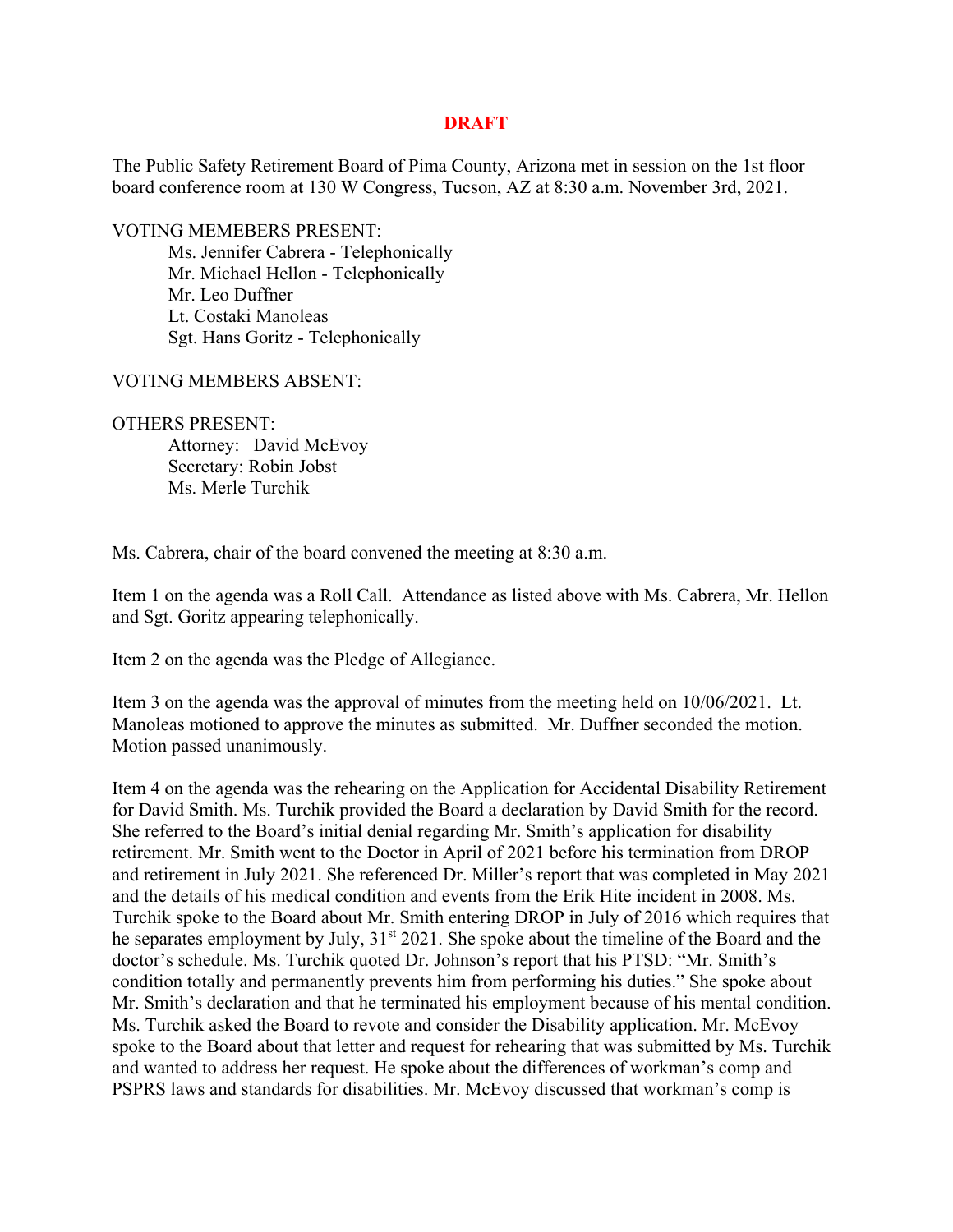useful in the sense of determining a causal relationship between the events and duties as a police officer for a disability application. He spoke about the cases and that the Board does not determine whether someone is disabled but that determines whether it was incurred in the line of duty and whether it meets the unusual, unexpected or extraordinary standards. The France case provides the standard that a specific incident should occur and not gradual stress of the job. Mr. McEvoy referred to page 4 of Dr. Johnson's report and that the Erik Hite incident in 2008 is the predicate for the disability and other events that have happened following the 2008 event. The Board must determine whether the events were to be gradual or whether that 2008 event satisfies the legal standard. Mr. Duffner asked about the reason of denial being because Mr. Smith had already separated. Lt. Manoleas informed that was on the checklist. There was discussion about if there is medical evidence to support the application and should the timeline be the decisive factor for denial. Sgt. Goritz questioned the denial since the medical records were there. Ms. Cabrera asked if legally the Board could change the decision. Mr. McEvoy explained that the question and decision was made after he separated. He explained the Board could reconsider the application based on the reports of the incident. Mr. Hellon asked about why the application was denied and wanted clarity. Ms. Jobst explained the timing was in question do to the form that PSPRS asks if the separation is a reason due to disability. Sgt. Goritz feels the based on the medical report from Dr. Johnson, the disability was present and moved to approve the application with an effective date of 08/01/21. Lt. Manoleas seconded the motion. Motion was approved with a 3-2 vote.

Item 5 on the agenda was the review of the return to work status of Christopher Nanos. Ms. Jobst informed the Board that Sheriff Nanos retired as the Chief Deputy 07/31/21 and was elected as Sheriff 01/01/21. Mr. Duffner discussed Sheriff Nanos was out of office in 2015 and then elected to serve as the Sheriff. Mr. McEvoy discussed ARS 38.849 M and that Sheriff Nanos is not considered reemployed by Pima County. Mr. Duffner moved to approve his return to work and continued eligibility to receive his pension. Lt. Manoleas seconded the motion. Motion passes unanimously.

Item 6 on the agenda was the review of the return to work status of John Mawhinney. Ms. Jobst informed the Board that Mr. Mawhinney retired as a Deputy 03/01/19 and was subsequently rehired as an Evidence Tech 09/21/21. Mr. Mawhinney is not in a PSPRS designated position and waited longer than 60 days before becoming re-employed by Pima County. Mr. Hellon moved to approve his return to work and continued eligibility to receive his pension. Sgt. Goritz seconded the motion. Motion passes unanimously.

Item 7 on the agenda was the Application for Separation Refund for Alvaro Arizpuru. Lt. Manoleas moved to approve the application. Mr. Duffner seconded the motion. Motion passed unanimously.

Item 8 on the agenda was the review of Correspondence form PSPRS. Ms. Jobst informed the Board about the cancer insurance program for out of pocket reimbursement. Ms. Jobst discussed with the Board that she sent the revised HB2381 Model Uniform Rules regarding the changes for the Board and there is an open period for discussion about the changes.

Item 9 on the agenda was other board business. There was none.

Item 10 was the call to the public. There was none.